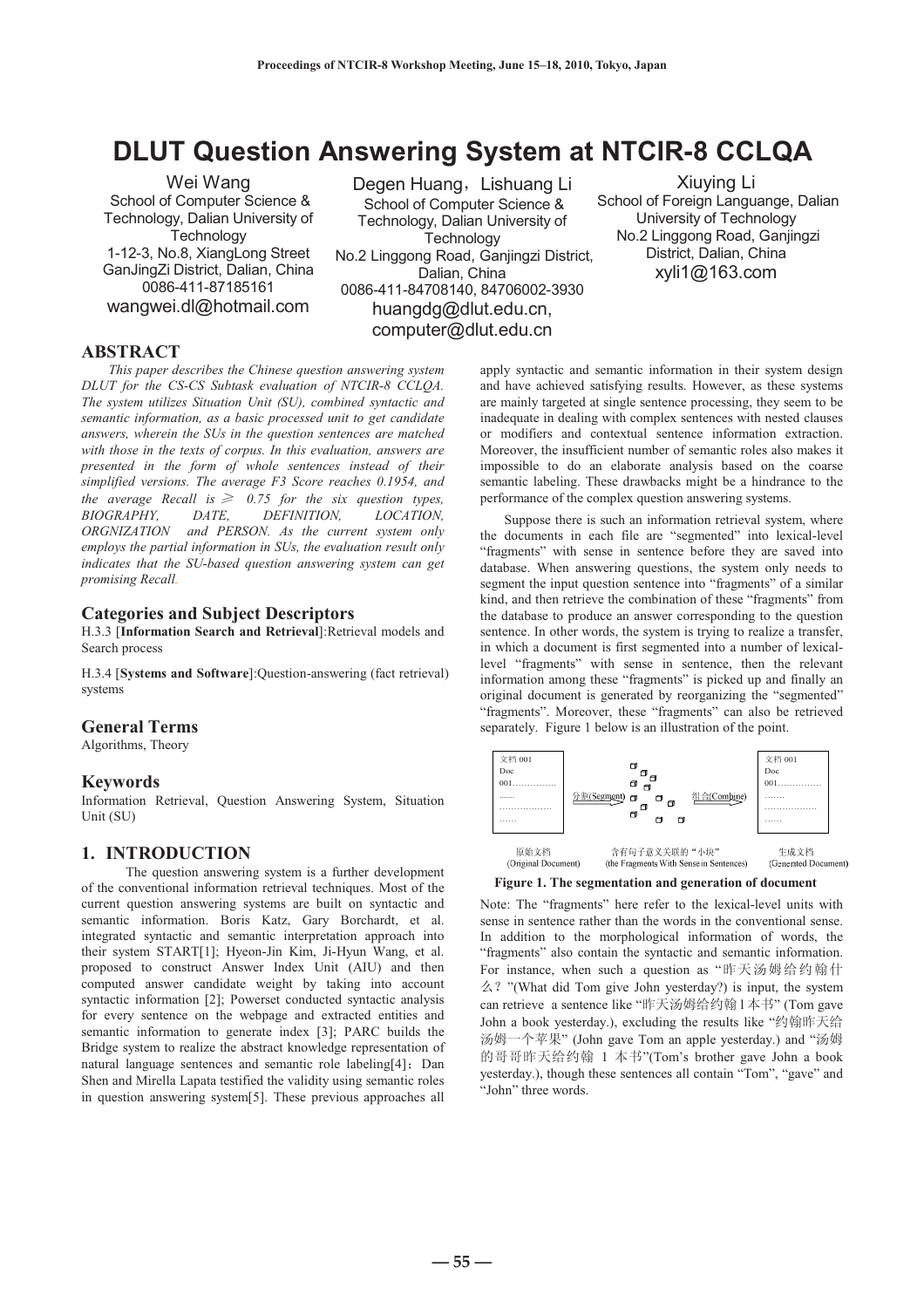If such an information retrieval system could be realized, the question answering system would be able to locate accurate information, generate automatically answers on the basis of the clues provided by the "fragments", and get a "Nugget" level simplified answer. We seem to have found a close equivalent to such a "fragment", namely, the Situation Unit (SU), on which our Chinese question answering system DLUT is based.

# **2. SYSTEM DESCRIPTION**

What follows is an elaboration on the procedure behind the SUbased question answering system.

# **2.1 Defining Situation Unit (SU)**

#### *2.1.1 Situation*

Situation semantics was originally conceived by the American logician J.Barwise and psychologist J.Perry in the early 1980s and subsequently developed by K.Devlin. "Situation" in this paper is cited in the sense defined: "The world consists not just of objects, or of objects, properties and relations, but of objects having properties and standing in relations to one another. And there are parts of the world, clearly recognized (although not precisely individuated) in common sense and human language. These parts of the world are called situations. Events and episodes are situations in time, scenes are visually perceived situations, changes are sequences of situations, and facts are situations enriched (or polluted) by language."[7]. Masahito Kawamori applies situation semantics to the analysis of Japanese argument roles [8].

## 2.1.2 The Situation Unit  $(SU)$

Every situation can be divided into some small parts by different ways. In situation semantics, these small parts are *spacetime location*, *properties*, *individuals*, *relations*, *Infon*, *Profon,* etc, but we divide situations into some small parts by other ways. As the situation can be described by natural language sentences and every sentence consists of some words, we think that the every word of sentence surely embodies the partial information of situation. In order to avoid confusion with those small parts existed in situation semantics, we call such partial information of situation "Situation Unit" (SU), which is embodied by the word of sentence. A SU is expressed by a word coupled with a combination of the information attributed to this word after syntactic and semantic analysis. Therefore, the quantity of the SU in a natural language sentence is dependent on the quantity of words of that sentence.

## *2.1.3 The Constituents of the SU*

Each SU comprises of 10 constituents, as shown below:

## **Table1. The constituent of the SU**

No. Record Unit Type Sytactical Constituent Code Semantic Code Word No Document No. Sentence No. Clause Hierachical Code Sytactical Constituent Frame

An example is given to illustrate the point. The sentence "钢琴 (Piano)进入(Enters)中国(China)城市(City)寻常(Ordinary)百姓 ᆊ(Family)" consists of 6 words, whose corresponding SU is listed below:

### **Table 2. The sample with 6 SUs**

 $1 \mbox{,} \hspace{1em} 000010 \mbox{ EVENT 031 Hj64} \# \lambda \mbox{ (Enters) XIN\_CMN\_20020101.0001\#006 0\% 031011041}$ 4、000013 ATTRIBUTE 331 Cb25 城市 (City) XIN\_CMN\_20020101.0001#006 0\*0-041 331511 5、000014 ATTRIBUTE 511 Ed04 寻常(Ordinary) XIN CMN\_20020101.0001#006 0\*0-041 331511 6, 000015 ATTRIBUTE 421 Di02 中国 (China) XIN\_CMN\_20020101.0001#006 0\*0-041-331 421

#### *The Term of Constituents of the SU*

**No.\_Record:** the only record number corresponding to each specific SU in the database.

Unit Type: If the word of a SU acts as the subject, predicate, object of a sentence, or as an adverbial word modifying a verb, the SU is classified into the EVENT unit type; if it modifies the subject or object of a sentence/clause, the SU is classified into an ATTRIBUTE unit type.

**Syntactical\_Constituent\_Code:** Different code is assigned according to the role the SU word plays in a sentence/clause. It might be the subject, predicate, object, adverbial, complement, or the appositive of a subject or object. For example, "01" represents the subject, "02" represents the appositive of a subject, "03" represents the predicate. As one sentence might contain several the same syntactic elements, it is necessary to indicate the order of them through marking. For example, if a subject marked as "01" is the second subject in a sentence, then its Syntactical\_Constituent\_Code would be "012".

**Semantic** Code: The SU is semantically marked according to the ljৠН䆡䆡ᵫNJ (*Chinese Synonym Dictionary*), in which only the first 4 marking numbers are adopted, so the word " $\mathbb{R}$  " (country) and " $\lambda$ "(people) would be marked as "Dn04" and "Af01" respectively.

Word: The word in sentence or clause, such as "国家" (country).

**No.\_Document**: the serial number of the document where the SU word appears. So, "XINHUA\_CMN\_20020102.0100" would indicate the  $100^{th}$  document of 《新华报》(Xinhua News) (Chinese version) published on January 2, 2002.

**No.\_Sentence**: the marking number of the sentence in which the SU word occurs, hence, "024" refers to the 24<sup>th</sup> sentence.

**No.\_Clause**: the marking number of the clause in which the SU word occurs, hence, "002" represents the second clause.

Hierachical Code: As a situation sentence may contain several clauses, and the syntactic element may have modifiers, a SU may have been inherited from its paternal hierarchy, yet it has its own sub-categories as well. Take the nested structure marking of a SU "0-011-031" for example. If the Unit\_Type of the SU is "ATTRIBUTE", the attributive of the first subject ("011") of the root sentence ("0") is the No.031 of the categories of the "ATTRIBUTE". Otherwise, if the Unit\_Type of the SU is "EVENT", the attributive of the first subject ("011") of the root sentence ("0") is a clause marked by the first predicate ("031").

**Syntactical Constituent Frame:** The major syntactic element in a situation sentence is expressed as a frame. Every three characters symbolize one syntactic element. For instance, "011031041" indicates the first subject "011", the first predicate "031" and the first object "041".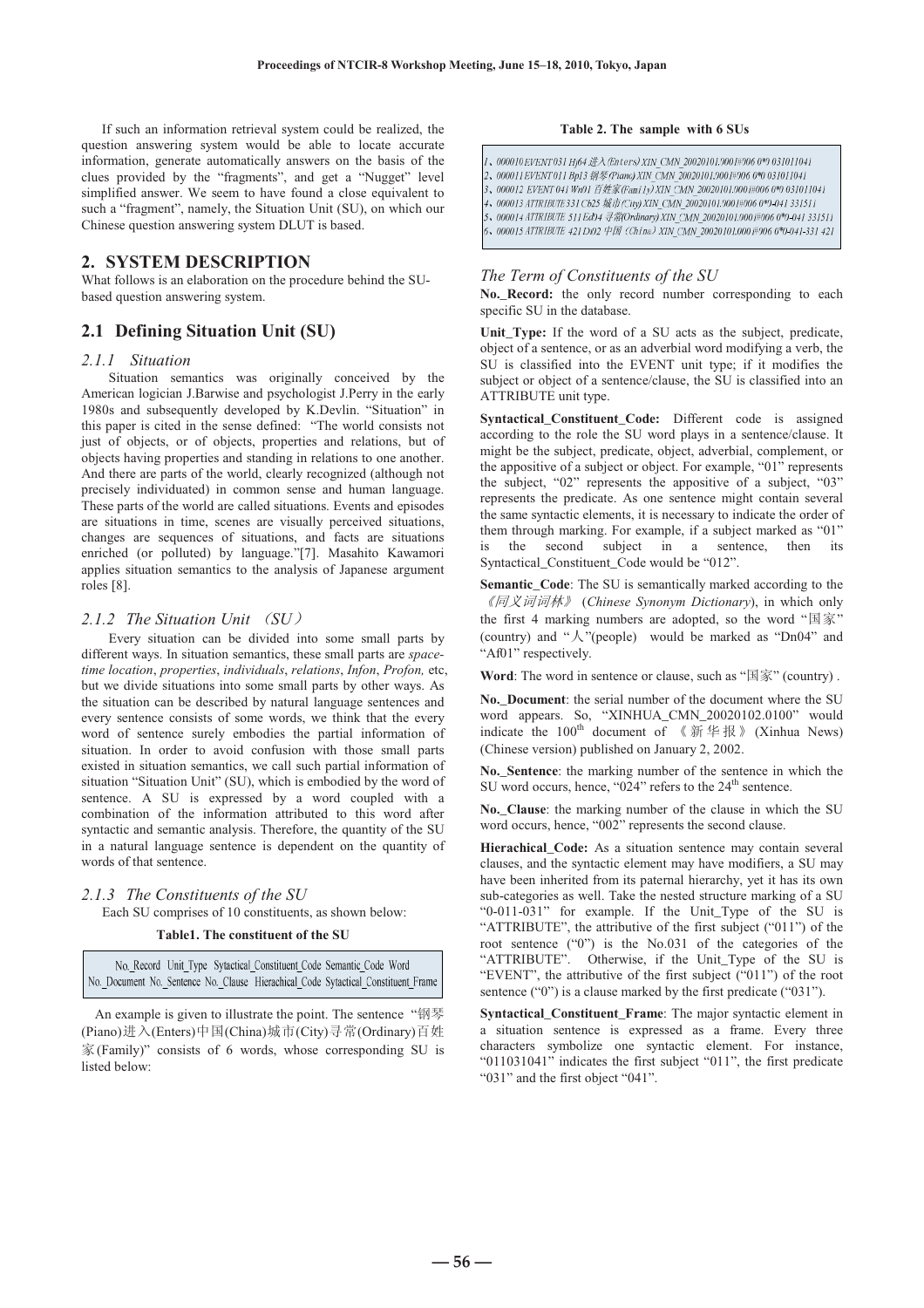## *2.1.4 The features of the SU are as follows:*

- I. The answer to question can be retrieved through matching the SUs in the questions sentence with those in the text of corpus. Flexibility is allowed in the matching process, which means that it might get the rest of constituents of SU by matching one of constituents of SU, or matching a combination of multiple constituents of SU. The matching a combined multiple constituents of SU might improve accuracy.
- II. As Semantic\_Code constituent of SUs is directly related to the coding in accordance with the  $\ell \sqrt{N} \mathcal{A} \vec{v}$ (*Chinese Synonym Dictionary*) which includes 95 major categories and 1428 medium categories rather than about 20 categories of semantic role labeling [9], the classification is more specific and the treatment is more exact. In addition, this can avoid the errors which are likely to appear in semantic role labeling.
- III. Some semantically similar synonyms can be matched at one time by matching Semantic\_Code of SU, which is more time-efficient than the conventional keyword extension approach which matches synonyms one by one.
- IV. As Semantic Code of SU is given from the word in sentence rather than an isolated word, it is possible to match a word according to the exclusive meaning appointed in the sentence by matching Semantic\_Code of SU. This is very helpful to ambiguous word matching.
- V. Through adjusting the number of the No.\_Sentence or No. Clause of SU by "+1" or "-1", the relevant SU information about the preceding or the following of the given sentence or clause may be accessed quickly, which makes it possible to get the contextual information of sentence by cross-sentence access.
- VI. It is possible to know whether a syntactic element is modified by an attributive word or a clause by the combination of the Unit\_Type and the Hierarchical\_Code of SU, which is extremely essential for getting the structural clues of a complex sentence with hierarchical clauses. This might be used to analyze some complex sentences.
- VII. The original answer sentence "segmented" into SUs can be generated by "reorganizing" the SUs of the answer sentence and can be simplified by some rules. This means that the corresponding answer sentence to questions can be accessed just through SUs while the text corpus is not used for reference, which might save the space for corpus storage and avoid analyzing repetitively the same text of corpus to get syntactic and semantic information..
- VIII. The drawback of SU is that it needs more storage space than a single word, even more when the corresponding indexes are set, though the problem may become less prominent with the advance of the storage techniques and the decline of the cost, coupled with some data compressing techniques.

# **2.2 The Procedure of the SU-based Question Answering System**

The working procedure is mainly divided into three sections: extracting the SUs from the texts of corpus; extracting the SUs

from the question sentences; matching SUs and the answer output, as illustrated below in figure 2:

# *2.2.1 Extracting the SUs from the texts of corpus*

## *2.2.1.1 Analyzing the given text corpus syntactically and semantically*

To perform syntactic and semantic analysis of the text of corpus, the Chinese language processing free software package LTP 2.0 from the Information Retrieval Center of HIT has been applied [10]. The syntactic and semantic analysis result for "钢琴 进入中国城市寻常百姓家"(Piano enters the ordinary family in China city ) is shown as below:

| No. Document:        |     | XIN CMN 20020101.0001→6: |      |            |      |                                                                  |
|----------------------|-----|--------------------------|------|------------|------|------------------------------------------------------------------|
| Word:                |     |                          |      |            |      | 钢琴(piano) 进入(enters) 中国(China) 城市(city) 寻常(ordinary) 百姓家(family) |
| POS:                 |     |                          | ns   | n          | а    | п                                                                |
| Dependency Dep.: 1   |     | $-I$                     |      |            |      |                                                                  |
| Dependency Rel.: SBV |     | HED                      | ATT  | <b>ATT</b> | ATT  | VOB                                                              |
| Semantic Code:       | BvI | Hi64                     | Di02 | Ch25       | Ed04 | -1                                                               |

## *2.2.1.2 Transferring the syntactic and semantic*

*analysis results into the syntactic and semantic frame*  As it is still not an easy task to extract SU directly from the syntactic and semantic analysis results, a syntactic and semantic frame needs to be generated so that an SU can be transferred through this syntactic and semantic frame. The syntactic and semantic frame for "钢琴进入中国城市寻常百姓家."(Piano enters the ordinary family in China City.) is shown as below:

**Table 4. The sample for syntactic and semantic frame** 

| 编号<br>number   | 单元0<br>column0 |                        | 单元2<br>column2        | 单元3<br>column3                | 单元4<br>column4               |  |
|----------------|----------------|------------------------|-----------------------|-------------------------------|------------------------------|--|
| $\theta$       | 层级<br>Hierachy | 事件<br><b>EVENT</b>     | 1谓语 1<br>1 Predict-1  | 1主语 1<br>1 Subject -1         | 1间接宾语-1<br>1 Indir-Object-1  |  |
| $\Omega$       | $0*0$          | 事件<br><b>EVENT</b>     | 1进入Hi64<br>(Enters)   | 0 钢琴 Bpl3<br>(Piano)          | 百姓家/Wn01<br>(Family)         |  |
|                | 层级<br>Hierachy | 属性<br><b>ATTRIBUTE</b> | 名词/Wn-1<br>(Noun)     | 空间/Cb-1<br>(Space)            | 性质/Ed-1<br>(Characteristics) |  |
|                | $0*0.041$      | 属性<br><b>ATTRIBUTE</b> | 5百姓家/Wn01<br>(Family) | 3城市 Cb25<br>(City)            | 4 寻常 Ed04<br>(Oridinary)     |  |
| $\overline{2}$ | 层级<br>Hierachy | 属性<br><b>ATTRIBUTE</b> | 空间/Cb-1<br>(Space)    | 社会政法/Di-1<br>(Social Country) |                              |  |
| $\overline{2}$ | $0*0-041-331$  | 属性<br><b>ATTRIBUTE</b> | 3城市 Cb25<br>(City)    | 2 中国 Di02<br>(China)          |                              |  |

Note: the Semantic\_Code of the SU for "百姓家 (Family)" is "-1", indicating there is no corresponding Semantic\_Code. In order to do post-processing, the system will automatically produce a Semantic\_Code "Wn01" for it according to its POS "n" (noun).

# *2.2.1.3 Extracting the SU directly from syntactic and semantic frame*

Extract "EVENT" or "ATTRIBUTE" according to "Unit\_Type"; extract the Hierarchical\_Code of the SU according to the inherited relations of the modifiers; extract the rest corresponding information in turn by referring to the Semantic\_Code, Words, No.\_Document, etc. The extraction of the SU is realized by fully extracting all of constituent information.

**― 57 ―**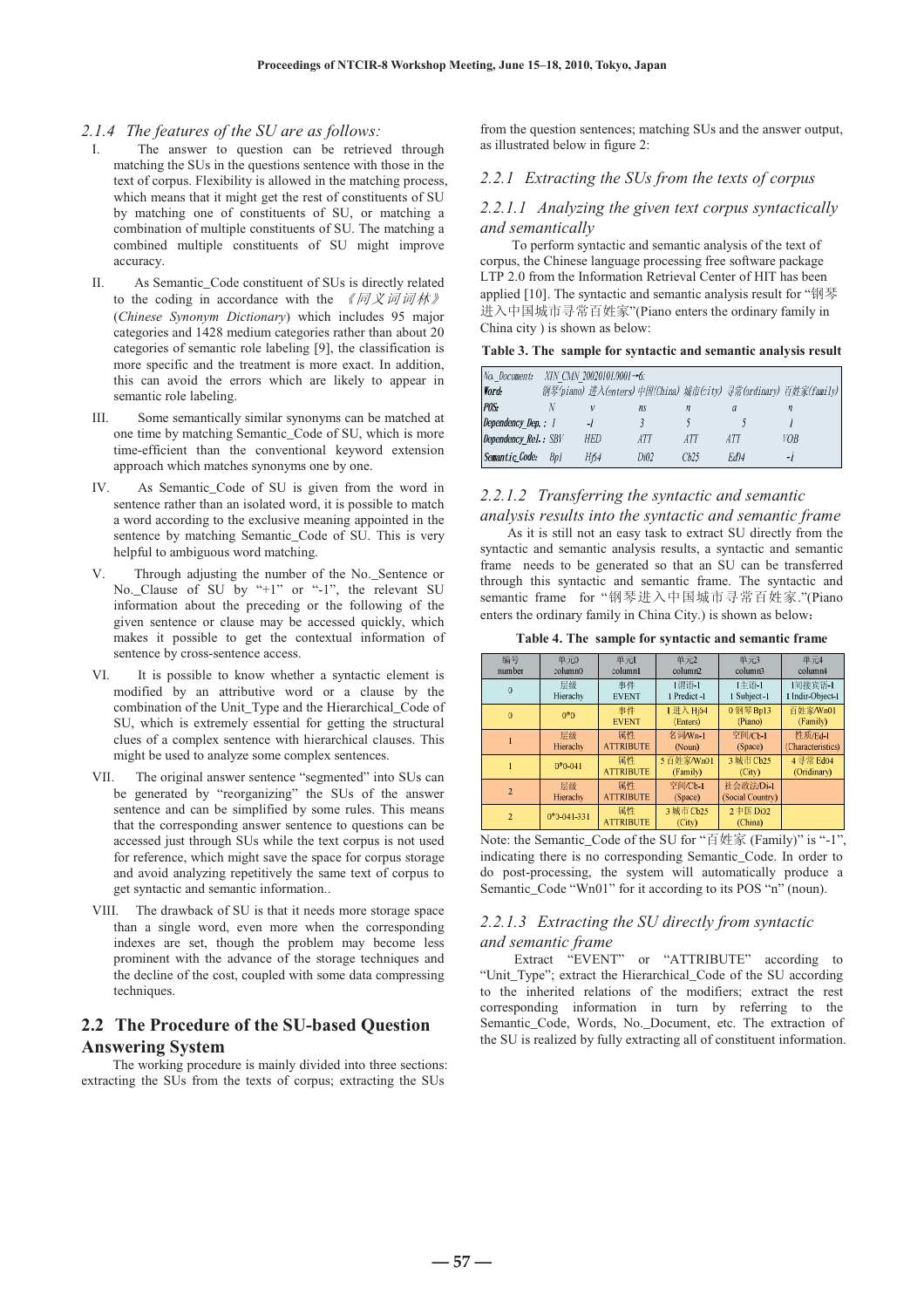# *2.2.1.4 Writing the SUs of the Text of Corpus into a Database*

Every constituent in the SU can be written into the database for storage. The data may be compressed according to the different situations. For instance, "EVENT/ATTRIBUTE" can be represented by a single binary code "0/1", Words by their index in the vocabulary list, No.\_Document information by the index of their document number, etc. Compressed storage can reduce the cost of the data storing space.

## *2.2.1.5 Using the Search Engine Sphinx SE and the Database MySQL to Set Indexes and Speed Retrieval*

In order to increase the retrieval speed, some indexes of the essential information needs to be set, such as Semantic Code, Syntactical\_Constituent\_Code, Word, etc. Our system DLUT adopts the high quality full text search engine Sphinx SE by Andrew Aksyonoff [11], as it is compatible with the database MySQL, which is used for SU data storage in our system.



基于情景单元的问答系统的工作流程 The Procedure of Question Answering System Based on Situation Unit  **Figure 2: The Procedure of the SU-based Question Answering System** 

**― 58 ―**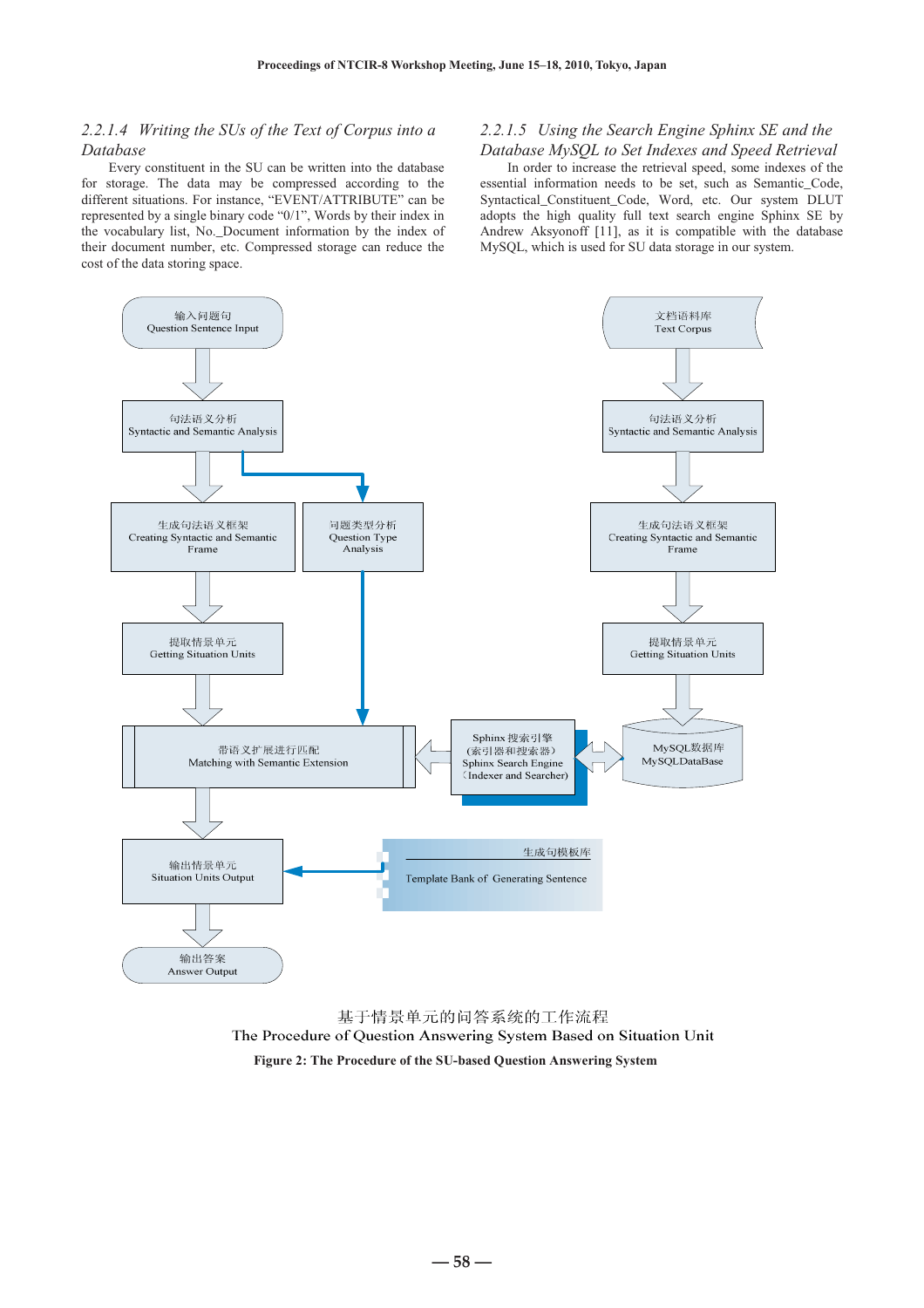#### *2.2.2 Extracting the SUs of the Input Questions*

Basically, the procedure to extract the SU of the input questions is similar to the procedure to extract the SU from the text of corpus except involving one more step, the question type analysis, an essential component of the question answering system. Our system applies the template matching approach in which the question type analysis is conducted by matching it with the question type template bank. If necessary, the key words of the questions are extracted and extended by Semantic\_Code. For example, if "Di02" is used for "国家" (country) as in "哪个国家" (which country) , it can cover many words which are relevant to "国家"(country).

For example, the question "ACLIA2-CS-0009: 2008 奥运会 在哪里举办? "(where will Olympic Games 2008 be held?), because it is known that such question's type is "LOCATION" through the pattern matching method, the SU corresponding to the question word of "where" will be not used, but the system will provide the Semantic\_Code "Di02/Di03" of "LOCATION" for matching. The SUs of this question sentence are shown as below:

#### Table 5. The SUs of question sentence "2008 奥运会在哪里 举办? "(where will Olympic Games 2008 be held?)

| EVENT        | 031 Hc05 举办 (Held) INPUT-0 0*0 031011           |
|--------------|-------------------------------------------------|
| <i>EVENT</i> | 011 Di23 奥运会 (Olympic Games) INPUT-0 0*0 031011 |
|              | ATTRIBUTE 471 Dn04 2008 INPUT-0 0*0-011 471     |
| Ÿ.           | 2 Di02/Di03 ? ? ? ? ? ?                         |

#### *2.2.3 Matching the SUs and the Answer Output*

The system is able to get answers by matching the SUs contained in a question sentence with those in text of corpus in the database. The specific matching conditions are determined mainly by the question type and the matching accuracy requirement. The following is an example on how to get the answer to the question "ACLIA2-CS-0009: 2008 奥运会在哪里举办? "(where will Olympic Games 2008 be held).

## *2.2.3.1 Matching the SUs of the Question Sentence in the Database*

a. As the Syntactical\_Constituent\_Code "031" of the SU embodied by the word "hold" is as the predicate, select the Semantic\_Code "Hc05" of the SU to match in the database, the partial matched results are shown as below:

#### **Table 6. The SUs matched with Semantic\_Code "Hc05"**

5326580 事件461 Hc05 举办 XIN CMN 20020501.011 H004 4\*0 031081082461 5326581 事件031 Ho05 举办 XIN\_CMN\_20020501.0111#004 4\*0-461 031041 5327411 属性A41 Hc05 举办XIN CMN 20020501.0113#013 1\*0-911 A41 5327412 事件 031 Hc05 举办 XIN CMN 200205010113#013 1\*0-911-A41 031011081 5332522 事件031 Hc05 举办XIN CMN 20020501.0135#002 2\*0 031081082083041061 5334412 属性A41 Hc05 举办XIN CMN 20020501.0142#015 0\*0-081-331-421-911 A41 

b. As the Syntactical constituent Code "011" of the SU embodied by the word "Olympic Games" is as the subject, the word "Olympic Games" of the SU is selected to match in the database, the partial matched results are shown as below:

## Table 7. The SUs matched with Word "奥运会"

5321829 属性681 Hh07 奧运会 XIN CMN 20020501.0093#005 1\*0-011-911-A41-081-331 681951 5327160 事件041 Hh07 奥运会XIN CMN 20020501.0113#002 0\*0-431 031041 5327406 属性681 Hh07 奥运会XIN CMN 20020501.0113#013 1\*0 681881911471A01 5327429 属性681 Hh07 奥运会XIN CMN 20020501.0113#014 0\*0-041-911-331 681 5327488 事件041 Hh07 奥运会XIN\_CMN\_20020501.0113#015 4\*0-131-A41 031001041 

c. As the Unit\_Type of the SU embodied by the word "2008" is "ATTRIBUTE" , the Hierarchical\_Code is "0-011" (the first subject "011" of the root sentence "0"), and the Semantic\_Code of the SU is "Dn04" which is a numeral and as the attribute, the Word "2008" of the SU is selected to match in the database, the partial matched results are shown as below:

#### **Table 8. The SUs matched with Word "2008"**

4629061 属性471 Dn04 2008 XIN CMN 20020411.0102#006 0\*0-461-011 471422423 4785299 属性471 Dn04 2008 XIN CMN 20020415.0010#023 1\*0-041-911-681 471421 5025156 属性472 Dn04 2008 XIN CMN 20020419.0127#004 0\*0-041 472 5327409 属性471 Dn04 2008 XIN\_CMN\_20020501.0113#013 1\*0 681881911471A01

d. As the Semantic\_Code*"Di03"of the SU* is embodied by the question word "where" of "LOCATION" question type, the Semantic\_Code "Cb25" is selected to match in the database, the partial matched results are shown as below:

#### **Table 9. The SUs matched with Semantic\_Code "Di03"**

5327323 事件011 Di03 北京XIN CMN 20020501.0113#010 3\*0-011-911-A41 031011081041 5327337 属性421 Di03 北京 XIN CMN 20020501.0113#011 1\*0-041-911 421511 5327413事件011 Di03 北京XIN CMN 20020501.0113#013 1\*0-911-A41 031011081 5327431 事件011 Di03 北京XIN CMN 20020501.0113#014 0\*0-011-A41 031011081082083 5327498 属性421 Di03 北京XIN CMN 20020501.0113#016 1\*0-011 421 

# *2.2.3.2 Grouping the Matched SUs Based on the Same No.\_Document, No.\_Sentence and No.\_Clause*

In the above mentioned matching, the matched results are obtained by matching a certain constituent of the SU of the question sentence, and they may scatter in different document, sentence or clause but we only need the matched results that all SUs of the question sentence are contained in the same sentence or clause of the same document, so it is necessary to group the matched SUs based on the No.\_Document, No.\_Sentence and No.\_Clause , and the matched SUs can be classified into several groups.

As for that whether each group is in a descending order according to the appointed weight of the SUs matched with those of the question sentence wholly or partly, in this participation, the system only takes the groups wholly containing SUs of the question sentence as the corresponding candidate answer groups regardless of the Syntactical\_Constituent\_Code of the SUs matching. For example, the two candidate groups corresponding

**― 59 ―**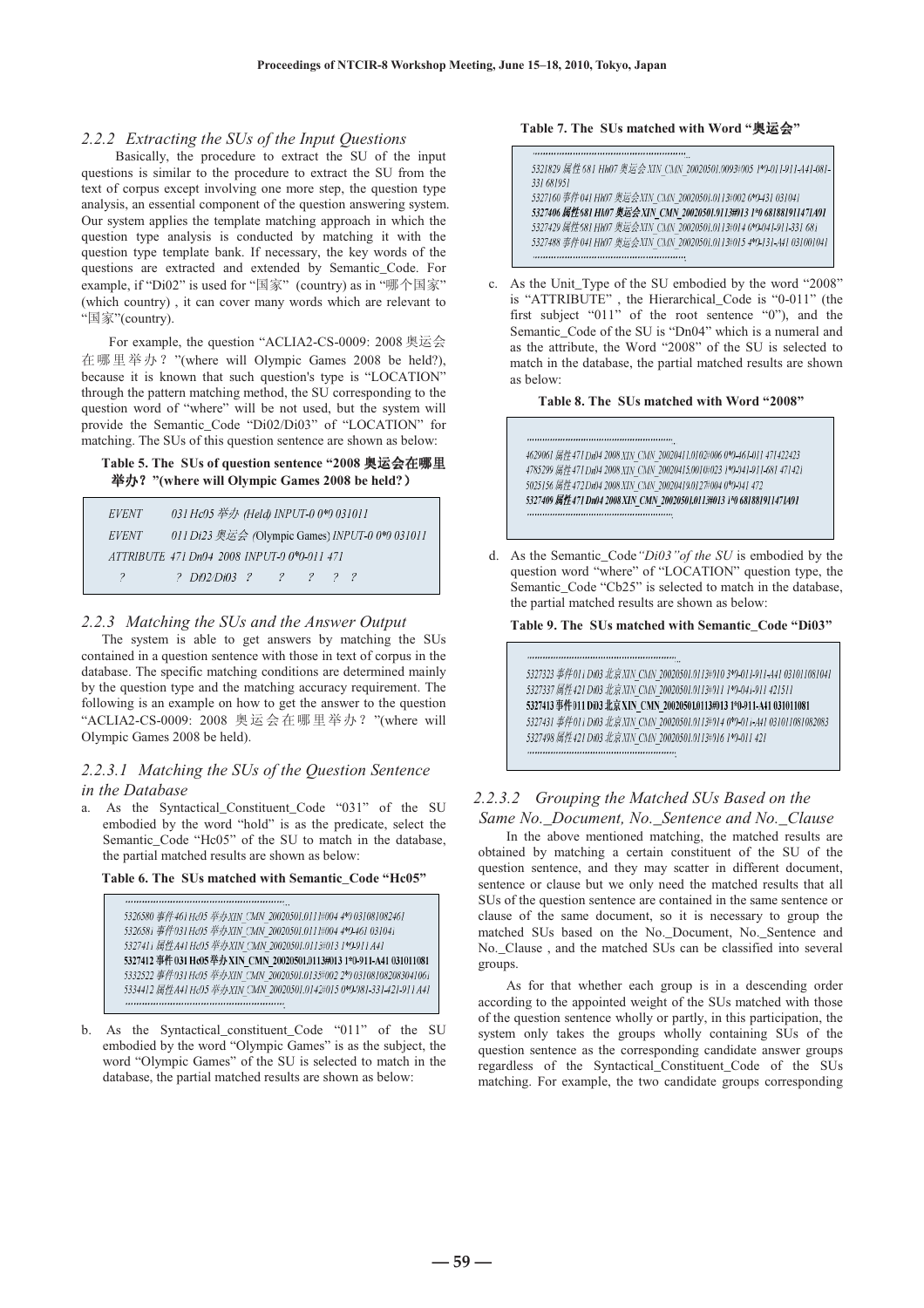to the same No.\_Document, No.\_Sentence and No.\_Clause to the question "ACLIA2-CS-0009: 2008 奥运会在哪里举办?" ( where will Olympic Games 2008 be held ? ) are shown as below:





# *2.2.3.3 Getting the All SUs from the database according to the Same*

*No.\_Document ,No.\_Sentence and No.\_Clause* 

As the SUs of a sentence are grouped in the same group, all SUs of the sentence can be got from database by retrieving the No.\_Document, No.\_Sentence and No.\_Clause of the group. For example, the two groups of all SUs are shown as below:

#### **Table 11. The all SUs retrieved from the database according to the same No.\_Document, No.\_Sentence and No.\_Clause**



# **3. EVALUATION RESULTS**

**3.1 Scores of Various Question Types** 

The average F3 score of our system in this evaluation is F3 Score = 0.1954 (Official); F3 Score = 0.3154(Auto).

|                                      | Table 12. The average F3 Score, Recall, Precision of various question types, Average quantity of candidates |             |                   |              |                 |                    |               |                     |        |        |
|--------------------------------------|-------------------------------------------------------------------------------------------------------------|-------------|-------------------|--------------|-----------------|--------------------|---------------|---------------------|--------|--------|
| Answer<br>Type                       | <b>BIOGRAPHY</b>                                                                                            | <b>DATE</b> | <b>DEFINITION</b> | <b>EVENT</b> | <b>LOCATION</b> | <b>ORGNIZATION</b> | <b>PERSON</b> | <b>RELATIONSHIP</b> | WHY    | ALL    |
| Average F3<br>Score                  | 0.5014                                                                                                      | 0.0717      | 0.3164            | 0.1638       | 0.1208          | 0.2443             | 0.1559        | 0.2078              | 0.0483 | 0.1954 |
| Average<br>Recall                    | 0.8766                                                                                                      | 0.6         | 0.6821            | 0.2904       | 0.8             | 0.6                | 0.8           | 0.3208              | 0.0561 | 0.4332 |
| Average<br>Precision                 | 0.1147                                                                                                      | 0.0095      | 0.0752            | 0.0793       | 0.0156          | 0.0674             | 0.0222        | 0.0672              | 0.0271 | 0.0595 |
| Average<br>quantity of<br>candidates | 18.6                                                                                                        | 20.8        | 22.4              | 12.1         | 19.6            | 9                  | 8.6           | 13.9                | 5.6    | 13.32  |

## *2.2.3.4 Generatting the Sytactical\_Constituent\_Code Chain*

In order to generate an answer sentence the system need to generate a Sytactical\_Constituent\_Code chain by the Unit\_Type, Sytactical\_Constituent\_Code and Hierachical\_Code of the all SUs of a group. For example, the three Sytactical\_Constituent\_Code chains of the Group  $0011("XIN\_CNN\_20020501.0113 # 013")$ are shown as below:

*ATTRIBUTE 1\*0 : 681+911+471 ATTRIBUTE 1\*0-911 : A41 ATTRIBUTE 1\*0-911-A41: 031 + 011 + 081* 

# *2.2.3.5 Generating the Answer Sentence by Matching Sytactical\_Constituent\_Code Chains in Template Bank of Generating Sentence*

An answer sentence is generated according to the word order which is given by matching Sytactical\_Constituent\_Code chains in the pre-established template bank for generating sentence. For example, the whole answer sentence generated by organizing the Words of SUs with the word orders matched by the Sytactical\_Constituent\_Code chain from template bank. The details are shown as below:

#### **Sytactical\_Constituent\_Code Chain**: **Word Order**

|                  | ATTRIBUTE 681-911-471: [911] [471]  |  | [681]                                     |
|------------------|-------------------------------------|--|-------------------------------------------|
|                  |                                     |  | → " <i>的"(of)</i> + " 2008" + "奥运会"       |
| <i>ATTRIBUTE</i> |                                     |  | A41:no content (only link modifiers)      |
| <i>EVENT</i>     | $031 - 011 - 081$ ; $[011]$ $[081]$ |  | [031]                                     |
|                  |                                     |  | $\rightarrow$ 北京(Peking) 将(will) 举办(held) |

the whole sentence generated:北京将举办+ 的2008 奥运会

## → 北京将举办的 2008 奥运会

Notes: The above describes how to generate answer sentences by matching Sytactical\_Constituent\_Code chains. However, in this evaluation, our system directly called the whole answer sentences from the text of corpus rather than generated answer sentence by matching templates in template bank of generating sentence during to time limit and unfinished template bank.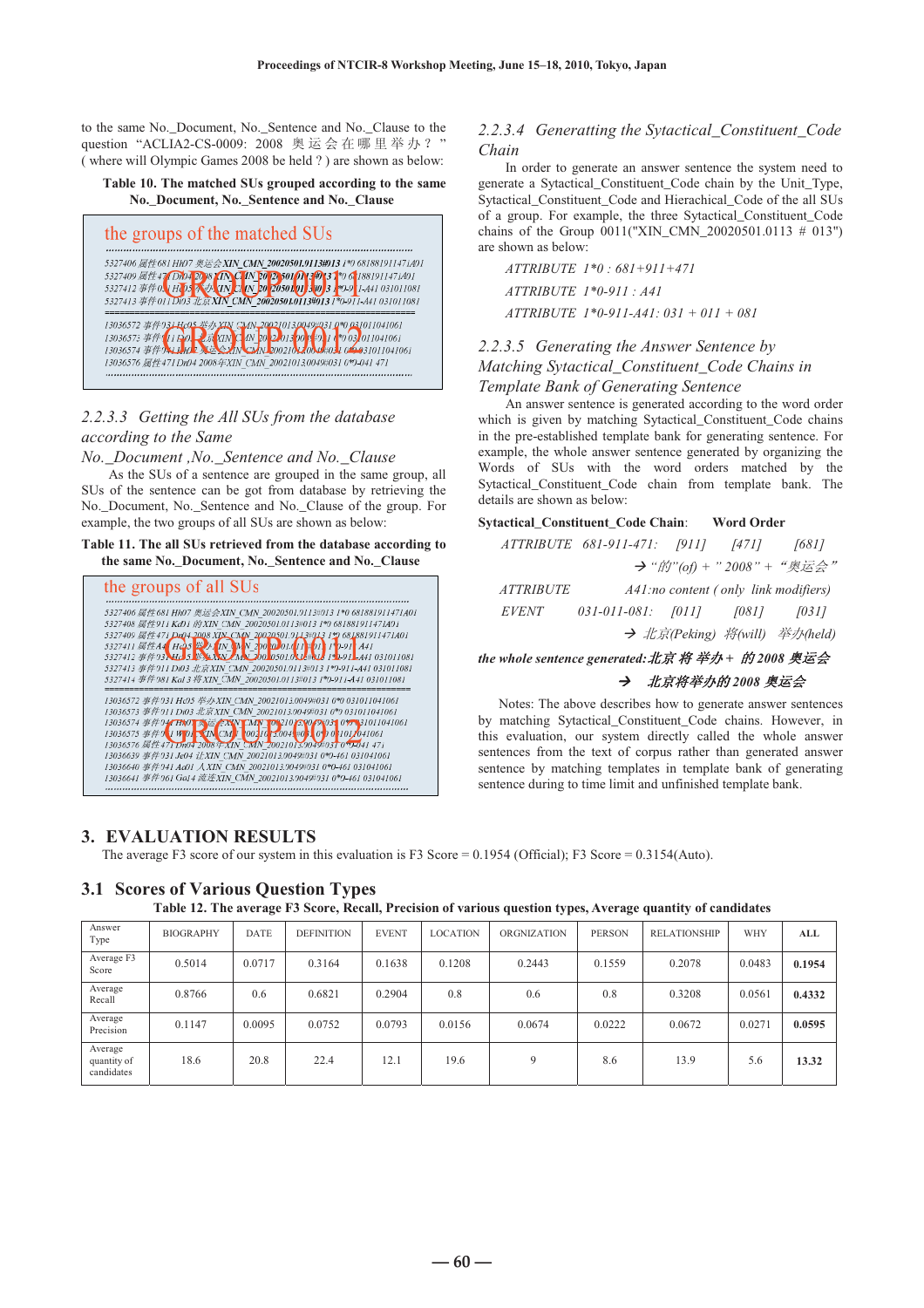#### **3.2 F3 Score, Recall, Precision of various Question Types according to Type Distribution**

BIOGRAPHY: 1-10; DATE: 11-15; DEFINITION: 16-25; EVENT: 26-45; LOCATION: 46-50; ORGNIZATION: 51-55; PERSON: 56-60; RELATIONSHIP: 61-80; WHY: 81-100;



Figure3. **The Recall, Precision, F3 of Various Question Types According to Type Distribution** 

The evaluation results indicate that the average recall score is  $\geq 0.75$  for the six types of questions, BIOGRAPHY, DATE, DEFINITION、LOCATION、ORGNIZATION、PERSON. As our system does not perform cross-sentence access and text structure analysis, questions like EVENT, RELATIONSHIP and WHY are not taken into account. The recall scores of the six question types are as follows:

3 of them  $\geq 0.8$ ; 3 of them  $\geq 0.6$ , among which one DATE type question might not have a wrong answer if the system record had not been wrong. If this is taken into account, the average recall score would reach 0.7598.

Moreover, it can be seen from figure3. that 33 of 100 questions, Recall  $= 1$ , indicating one-third of the question sentences have successfully recalled their answers.

## **4. ERROR ANALYSIS**

 Comparing our results with the gold-standard answers of the NTCIR-8, the errors can be categorized as follows:

- i. The parser applied in this evaluation, the Chinese language processing package LTP2.0 (June 2009 version) from the Information Retrieval Center of HIT still generates some syntactic analysis errors. For example, because "福克斯" in "ACLIA2-CS-0037: 加菲猫和 20 世纪福克斯公司的关 系是什么? " is mistakenly processed in syntactic analysis, the result of this question is completely wrong.
- ii. There are some question that needs cross-sentence analysis to get the right answer, as shown by the answer to the question "ACLIA2-CS-0089 : 严凯泰与中国之间有何渊源? ". The words "中国" and "严凯泰" in the answer ".....旨在表彰中 国内地及港澳台地区青年经济精英的评选活动日前揭晓。 神州数码有限公司总裁郭为、台湾裕隆集团执行长严凯 泰........。" belong to two clauses. Although our system has the ability for cross-sentence analysis, it did not perform this function in this evaluation, leading to analysis errors to the questions that need such a function.
- iii. Further analysis is needed to some question types to generate a right answer. For instance, "ACLIA2-CS-0032: 刘翔和约翰逊什么关系" belongs to the last few candidate documents in "XIN\_CMN\_20050325". Our system fails to

perform sufficient analysis in this aspect, so too many candidate answer sentences are generated. When only the first 30 candidate sentences are used as answer, some valid answers are excluded. As a result, the recall score for these types of questions are very low.

- iv. Some question sentences need to be analyzed from the perspective of a paragraph. For instance, the answer for 'ACLIA2-CS-0027: 蜘蛛为什么能在天花板上行走? " has to be generated through text structure analysis, which our system does not perform, finally leading to result errors. This is mainly shown through the "WHY" question types. Among the 20 "WHY" questions, the F3 for 18 of them is 0.
- v. As our system extracts the corresponding sentences directly instead of simplifying them for the final answer, the final evaluation results are very much affected. The figure 3 shows that for many question types, the Recall  $= 1$ , but as the Precision is very low, F3 is often very low. A case in point is "ACLIA2-CS-0041 : 请问谁是 2004 年美国民主党总统 候选人", whose Recall = 1, F3 =  $0.0223$ .

## **5. CONCLUSION**

This paper describes the question answering system DLUT for the evaluation of NTCIR-8 CS-CS SubTask. Owing to the time limit, the rich resources of the SU are only used partly in our system. So the preliminary conclusion to be reached so far through our present experiment is that a better recall score may be got by an SU-based question answering system in view of the average recall score  $\geq 0.75$  for the six question types BIOGRAPHY. DATE, DEFINITION, LOCATION, ORGNIZATION, PERSON.

The errors of word segmentation and named entity recognition may result in analysis mistakes. The performance of the parser decides the quality of the whole system. If answers output in the form of whole sentences instead of simplified answers may greatly affect the final F3 Score. The extracting answer without crosssentence access and text structure analysis has a big impact on the results. All this is to be improved in our future system.

#### **ACKNOWLEDGEMENT**

Our gratitude goes to the Information Retrieval Center of HIT for their Chinese language processing package LTP2.0.

 $-61 -$